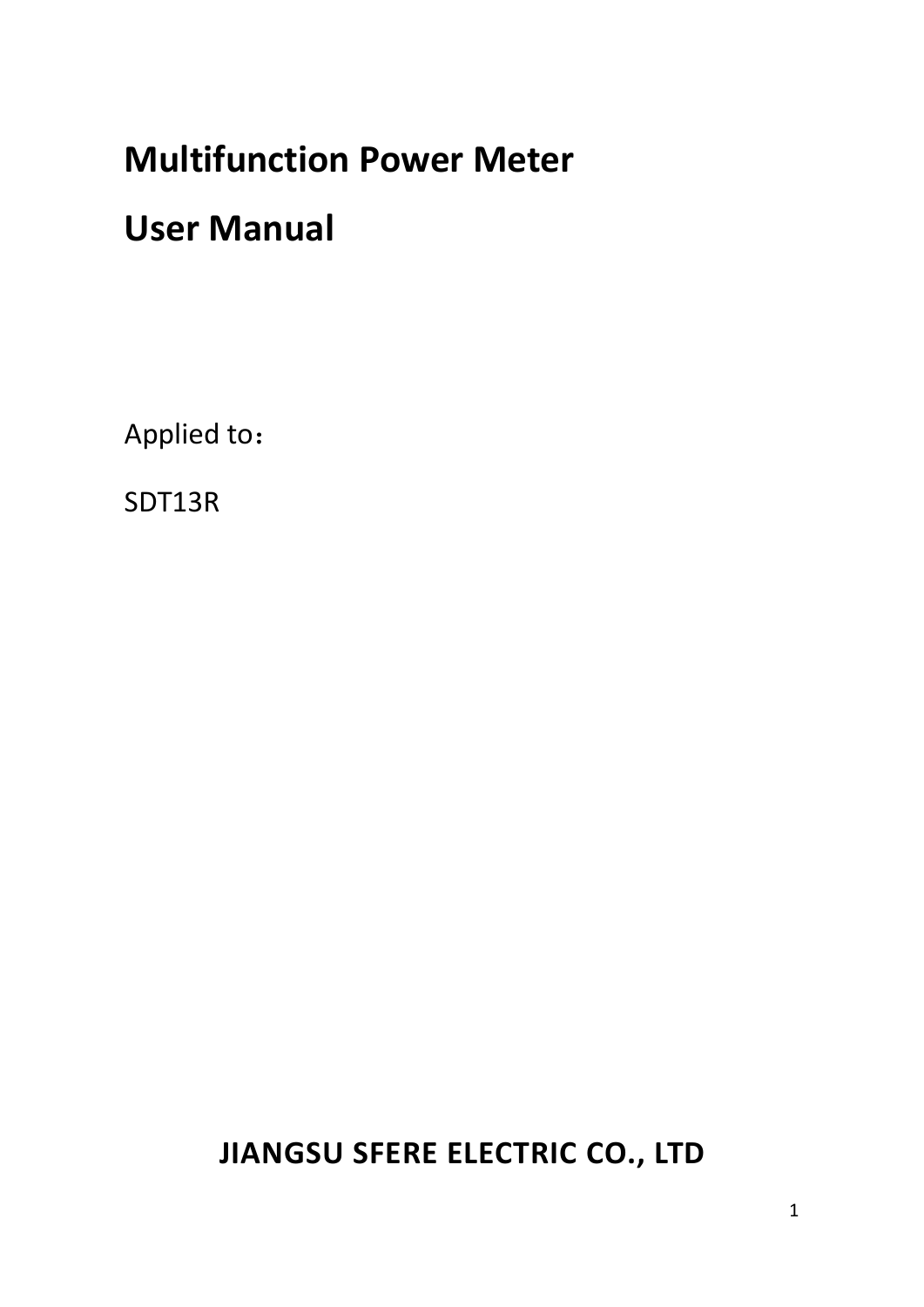## **1. Product introduction**

#### **1.1 Overview**

Puncture-mounted power meters can measure single-phase or three-phase loop power grid parameters, including voltage, current, power, frequency, energy, demand, limits, total harmonic distortion, 2-31 harmonic content, voltage and current imbalance and other parameters. The meter adopts the open current transformer access method, which supplies power to the entire instrument and measures the full power parameter through the puncture method. The product can be installed without interrupting power. The instrument communication can use LoRa wireless or RS-485 interface, and the communication protocol adopts ModBus-RTU Protocol.

#### **1.2 Model Selection**



| Model                     | Three phase |  |
|---------------------------|-------------|--|
|                           | SDT13R      |  |
| V/A/F/P/Q/S/PF            |             |  |
| Neutral current           |             |  |
| Demand / Limits / Average |             |  |
| Load rate                 |             |  |
| <b>THD</b>                |             |  |
| 2 - 31 harmonic content   |             |  |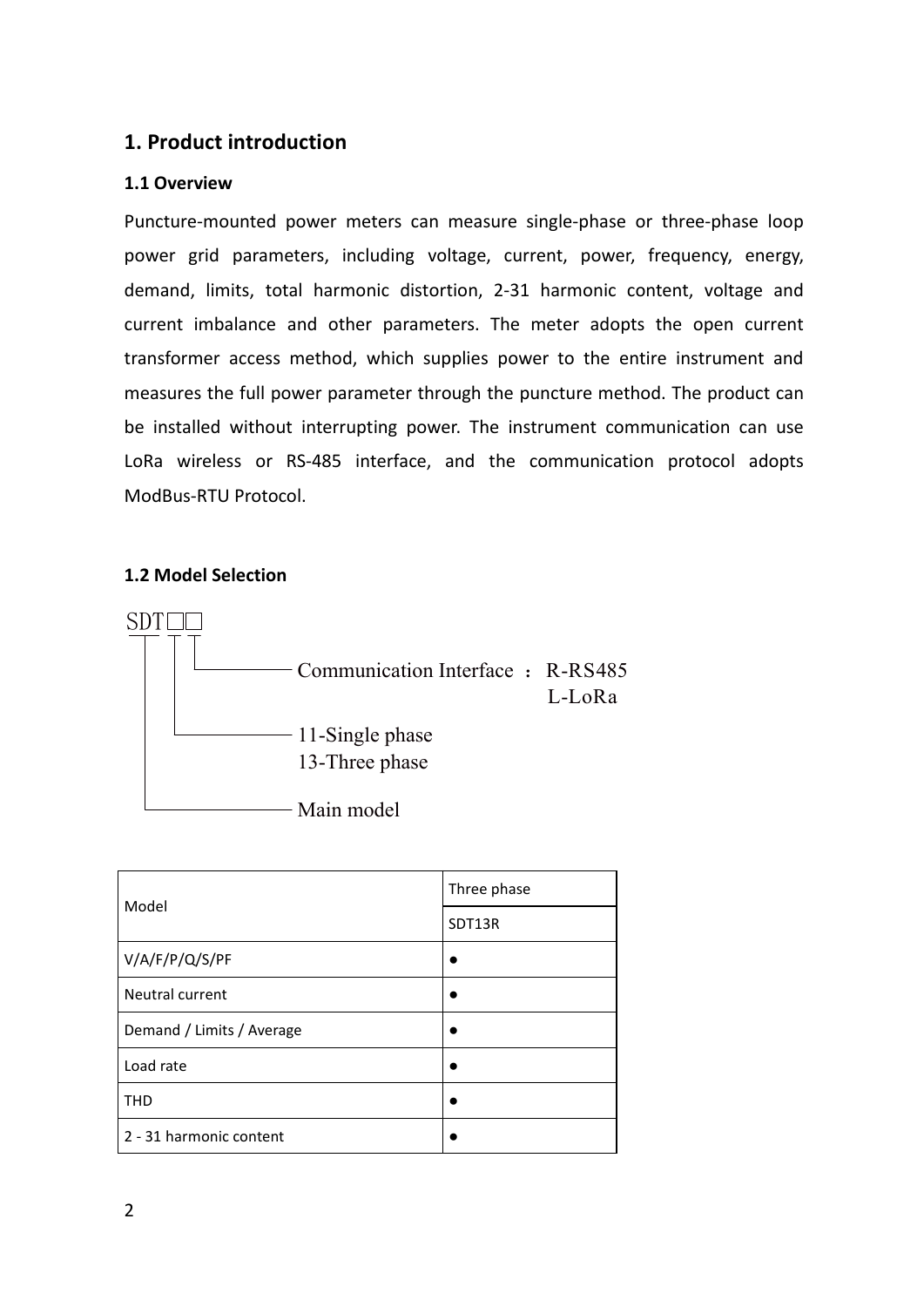| Voltage/current imbalance     |  |
|-------------------------------|--|
| Voltage/frequency deviation   |  |
| Phase angle                   |  |
| <b>Bidirectional energy</b>   |  |
| <b>Tariff energy</b>          |  |
| Temperature                   |  |
| Max./min. value record        |  |
| Data freezing                 |  |
| LoRa communication interface  |  |
| RS485 communication interface |  |

## **2 Technical specification**

## **2.1 Technical parameter**

| Working environment conditions |                                                                  |
|--------------------------------|------------------------------------------------------------------|
| Operating temperature          | $-10^{\circ}$ C -- 55 $^{\circ}$ C                               |
| Storage temperature            | $-25^{\circ}$ C -- 70 $^{\circ}$ C                               |
| Relative humidity              | ≤95%RH, non-condensing                                           |
| Working altitude               | ≤2500 $m$                                                        |
| Antifouling level              | No corrosion gas                                                 |
| Protection grade               | Panel IP54, case IP20                                            |
| Insulation                     | Resistance of the signal, power and output terminal to the shell |
|                                | is $>100$ MO                                                     |
| Withstand voltage              | Input and power supply≥2kV,<br>input and output≥2kV,<br>power    |
|                                | supply and output≥2kV                                            |
| Working power supply           |                                                                  |
| Nominal range                  | AC/DC $(80 - 270)$ V                                             |
| Consumption                    | ≤5VA                                                             |
| Withstand voltage              | 22kV                                                             |
| Voltage input                  |                                                                  |
| Range                          | 3×230/400V                                                       |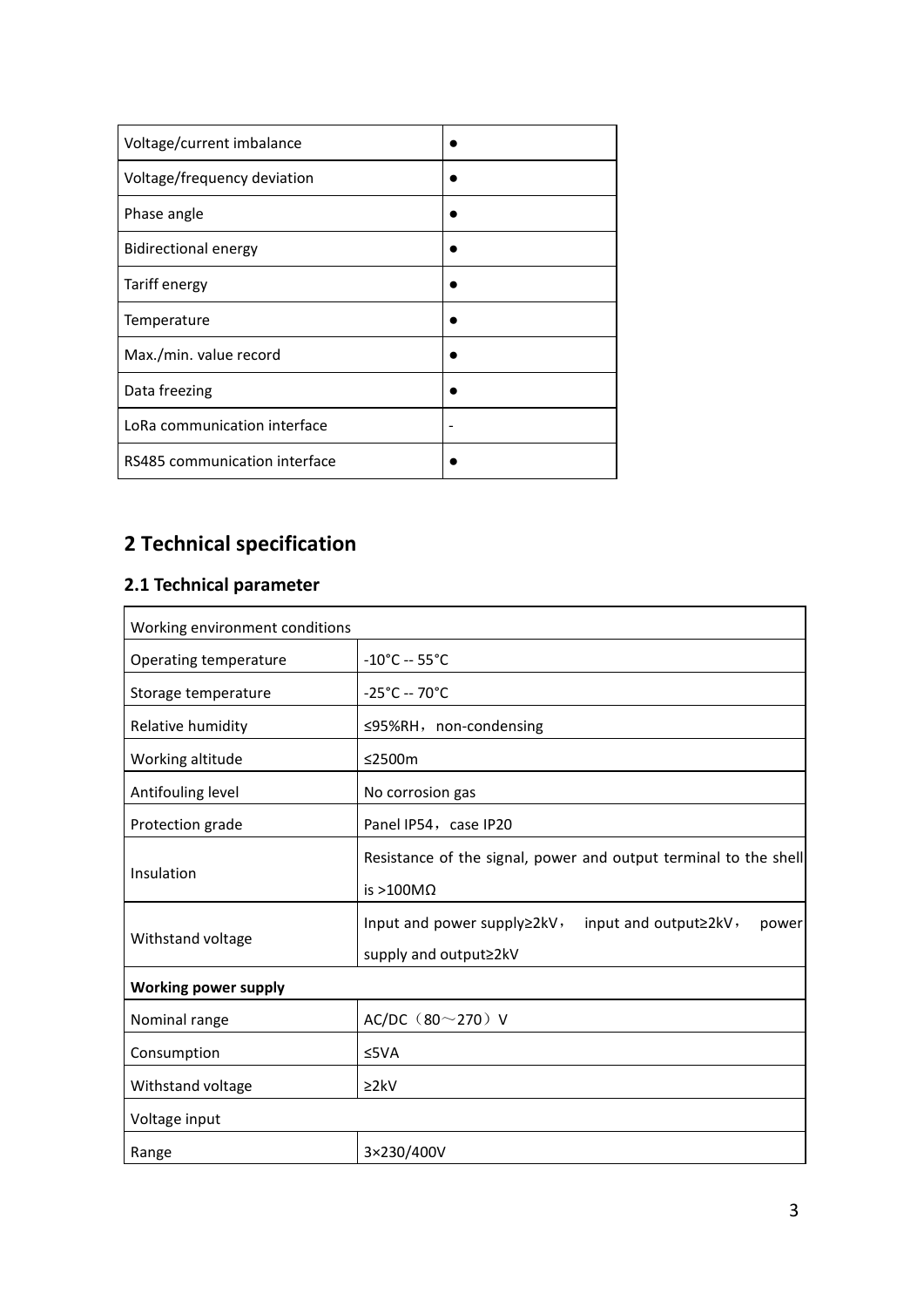| Resolution                                  | 0.1V                                      |                            |                                              |  |  |
|---------------------------------------------|-------------------------------------------|----------------------------|----------------------------------------------|--|--|
| Impedance                                   | ≥1.7 MΩ/phase                             |                            |                                              |  |  |
| Consumption                                 | ≤0.1 VA /phase                            |                            |                                              |  |  |
| Overload                                    | Continuous: 1.2Vn, Instantaneous: 2Vn/10s |                            |                                              |  |  |
|                                             |                                           |                            |                                              |  |  |
| Frequency                                   | 45-65 Hz                                  |                            |                                              |  |  |
| Current input                               |                                           |                            |                                              |  |  |
| Range                                       | $50(600)$ A                               |                            |                                              |  |  |
| Resolution                                  | 1 mA                                      |                            |                                              |  |  |
| Impedance                                   |                                           | $\leq$ 20m $\Omega$ /phase |                                              |  |  |
| Consumption                                 | ≤0.2 VA /phase                            |                            |                                              |  |  |
| Overload                                    | Continuous: 1.2In, Instantaneous: 10In/5s |                            |                                              |  |  |
| <b>Energy pulse output</b>                  |                                           |                            |                                              |  |  |
| Pulse width                                 | 80ms±20%                                  |                            |                                              |  |  |
| Port maximum voltage                        | 35V                                       |                            |                                              |  |  |
| Port maximum current                        | 10 <sub>m</sub> A                         |                            |                                              |  |  |
| Pulse frequency                             | ≤10Hz                                     |                            |                                              |  |  |
| Output object                               |                                           |                            | Import active energy, import reactive energy |  |  |
| <b>Communication interface</b>              |                                           |                            |                                              |  |  |
| Physical interface                          | <b>RS-485</b>                             |                            | LoRa                                         |  |  |
| Baud rate                                   | Up to 9600bps<br>Up to 9600bps            |                            |                                              |  |  |
| Communication protocol                      | Modbus-RTU<br>Modbus-RTU                  |                            |                                              |  |  |
| Insulation voltage                          | 2000 VAC (1 min)                          |                            | $\overline{a}$                               |  |  |
| <b>Electromagnetic compatibility</b>        |                                           |                            |                                              |  |  |
| Electrostatic discharge immunity            |                                           |                            | Level IEC 61000-4-2-III                      |  |  |
| Radiated susceptibility                     | Level IEC 61000-4-3-III                   |                            |                                              |  |  |
| Electrical fast transient pulse immunity    |                                           |                            | Level IEC 61000-4-4-IV                       |  |  |
| Shock (surge) noise immunity                |                                           | Level IEC 61000-4-5-IV     |                                              |  |  |
| Conducted interference noise immunity of    |                                           | Level IEC 61000-4-6-III    |                                              |  |  |
| radio frequency field induced conduction    |                                           |                            |                                              |  |  |
|                                             | Power frequency magnetic field immunity   |                            | Level IEC 61000-4-8-III                      |  |  |
| Voltage sag and short interruption immunity |                                           | Level IEC 61000-4-11-III   |                                              |  |  |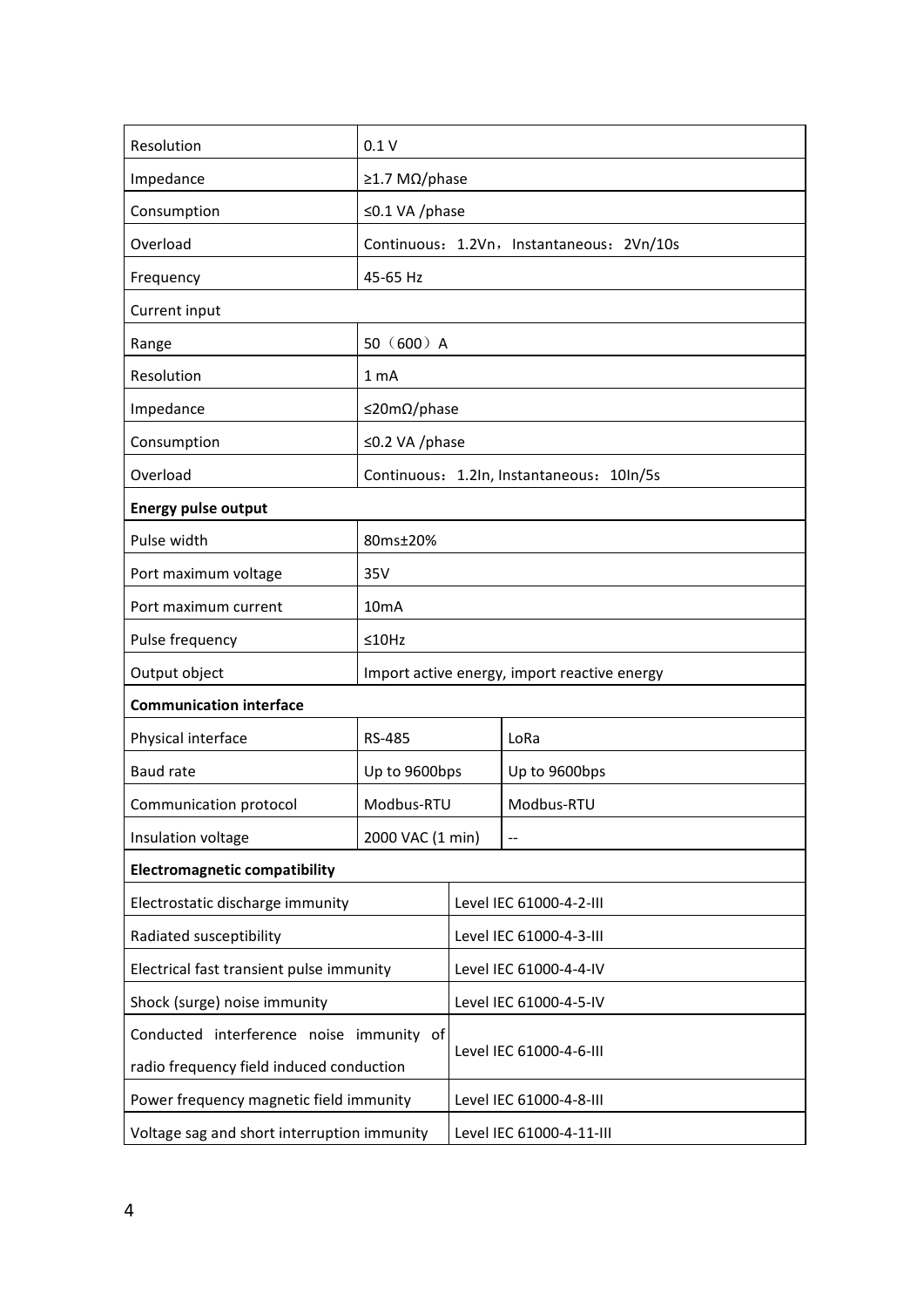## **2.2 Measurement parameters**

The following table lists the correlation variable that can be measured, including basic electrical quantities and further calculations.

| <b>Measurement function</b>    | Accuracy level            | Real-time | Limits    | Demands                  | Average   |
|--------------------------------|---------------------------|-----------|-----------|--------------------------|-----------|
| Voltage                        | 0.5                       | $\bullet$ | $\bullet$ |                          | $\bullet$ |
| Current                        | 0.5                       | $\bullet$ | $\bullet$ | $\bullet$                | $\bullet$ |
| Frequency                      | ±0.01Hz                   | $\bullet$ | $\bullet$ |                          |           |
| Split-phase active power       | $\mathbf 1$               | $\bullet$ | $\bullet$ | $\bullet$                |           |
| Total active power             | $\mathbf 1$               | $\bullet$ | $\bullet$ | $\bullet$                |           |
| Split-phase reactive power     | $\mathbf{1}$              | $\bullet$ | $\bullet$ |                          |           |
| Total reactive power           | $\mathbf 1$               | $\bullet$ | $\bullet$ | $\qquad \qquad -$        |           |
| Split-phase apparent power     | $\mathbf 1$               | $\bullet$ | $\bullet$ | $\overline{\phantom{0}}$ |           |
| Total apparent power           | $\mathbf 1$               | $\bullet$ | $\bullet$ |                          |           |
| Split-phase power factor       | $\mathbf 1$               | $\bullet$ | $\bullet$ |                          |           |
| Total power factor             | $\mathbf{1}$              | $\bullet$ | $\bullet$ |                          |           |
| Demands                        |                           |           |           |                          |           |
| Total harmonic distortion rate | Level B                   | $\bullet$ |           |                          |           |
| 2-31 harmonic content          | Level B                   | $\bullet$ |           |                          |           |
| Voltage imbalance              |                           | $\bullet$ |           |                          |           |
| Current imbalance              |                           |           |           |                          |           |
| Voltage deviation              |                           | $\bullet$ |           |                          |           |
| Frequency deviation            |                           | $\bullet$ |           |                          |           |
| Phase angle                    |                           | $\bullet$ |           |                          |           |
| Import/export active energy    | $\mathbf 1$               | $\bullet$ |           | $\overline{\phantom{0}}$ |           |
| Import/export reactive energy  | $\overline{2}$            | $\bullet$ |           |                          |           |
| Tariff energy                  | $\mathbf 1$               | $\bullet$ |           |                          |           |
| Puncture point temperature     | $±2^{\circ}$ <sup>C</sup> |           |           |                          |           |

**Notes: "●" Yes; "-" No.**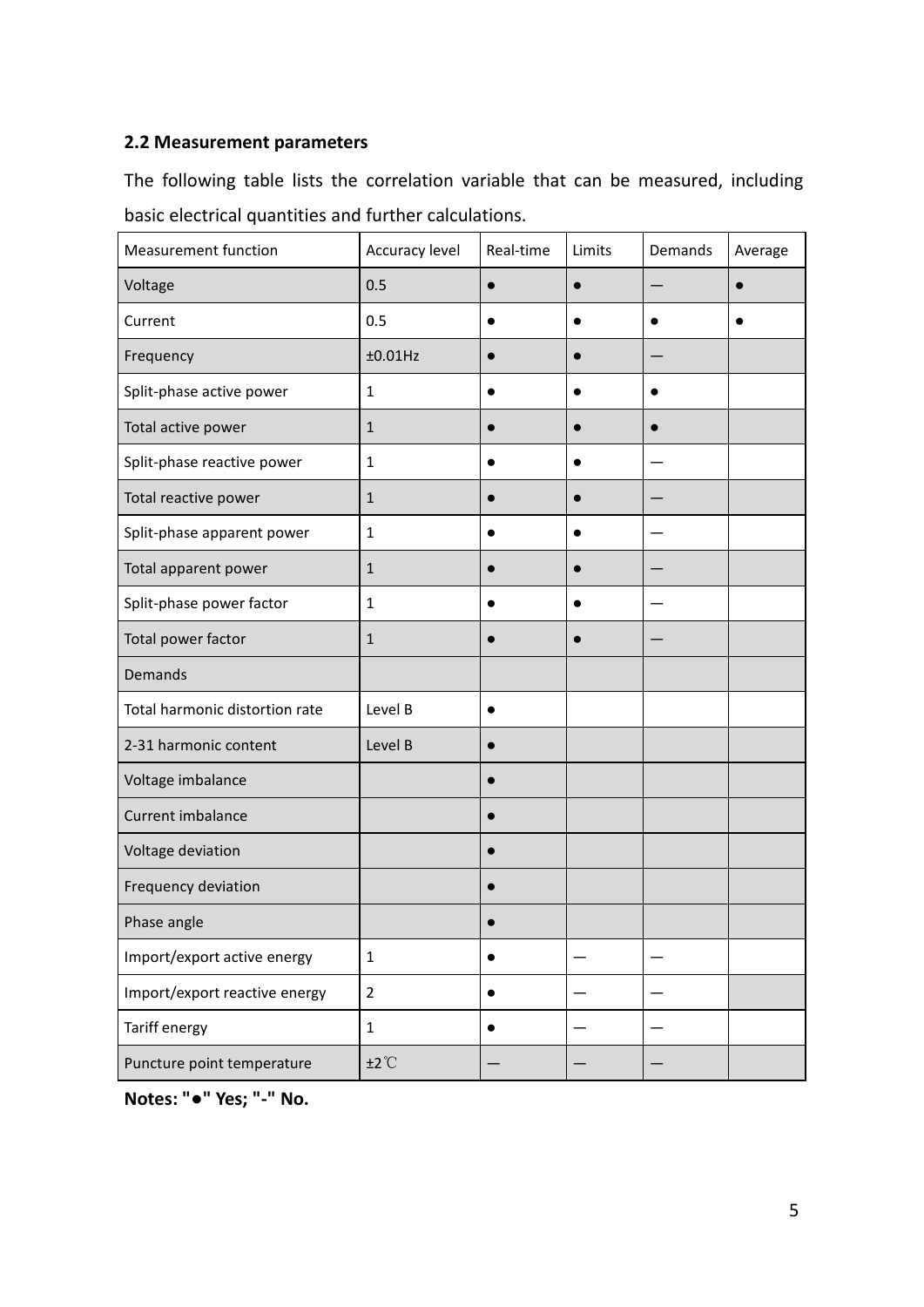## **3. Installation and wiring**

## **3.1 Dimensions**



### **3.2 Installation**

| $\mathbf{1}$   | Ν<br>ww | Connect the N line to the Un<br>wiring hole of the puncture<br>transformer, and tighten the<br>N line wiring hole fastening<br>screws.                                                                                                                                                                                                               |
|----------------|---------|------------------------------------------------------------------------------------------------------------------------------------------------------------------------------------------------------------------------------------------------------------------------------------------------------------------------------------------------------|
| $\overline{2}$ |         | the<br>Open<br>puncture<br>transformer, and connect<br>the SDT13 to the L2-phase<br>cable<br>close<br>the<br>and<br>transformer<br>and<br>tighten<br>screws. If the cable diameter<br>is small, the cable can be<br>fixed with a tie.<br>Make sure that the current<br>direction of the cable is<br>consistent with the arrow on<br>the transformer. |